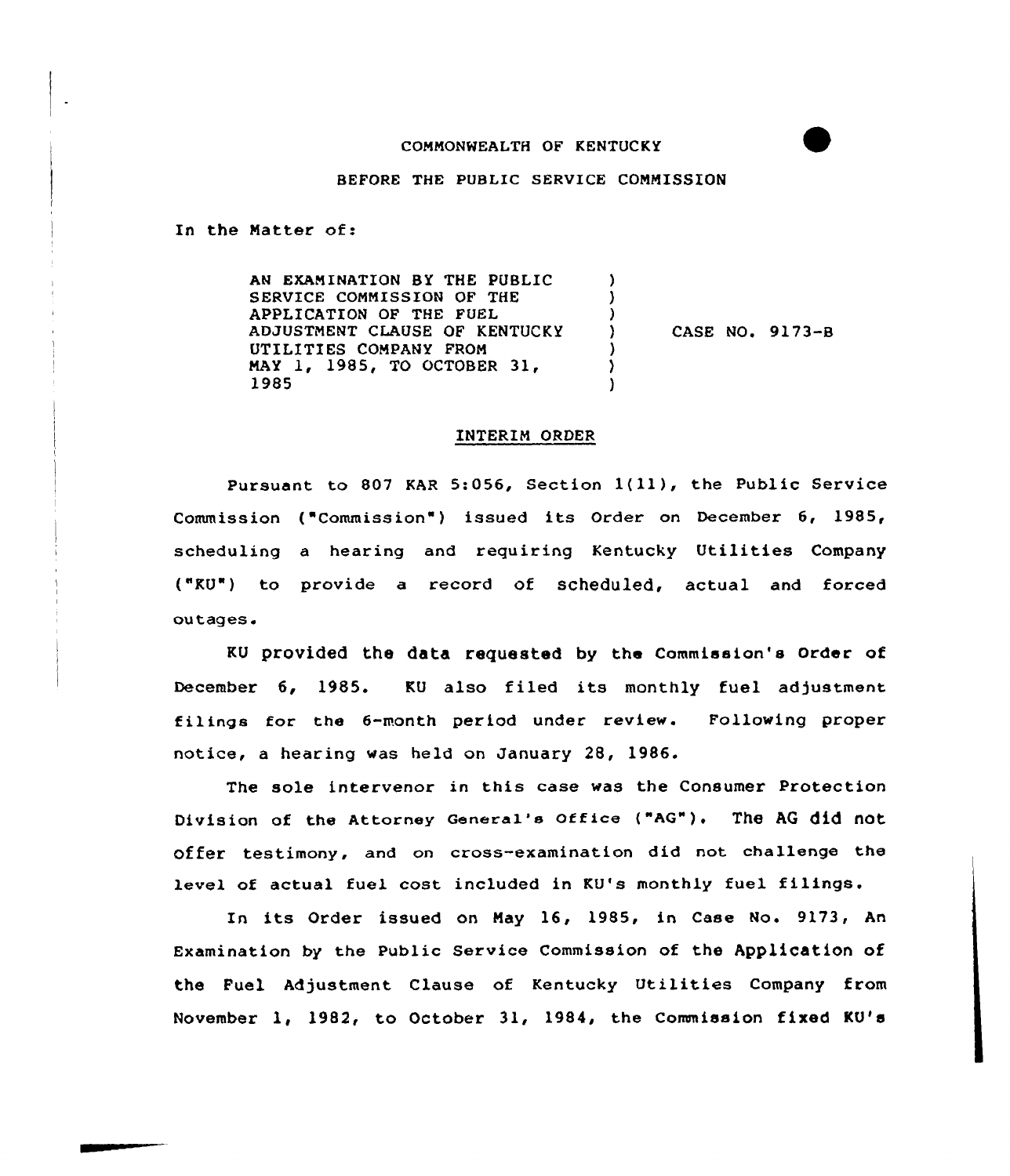base fuel cost at 18.91 mills per KWH. The Commission's review of KU's monthly fuel clause filings shows that the actual fuel cost incurred for the 6-month period under review ranged from a low of 18.62 mills in Nay 1985 to a high of 19.72 mills in September 1985<sup>~</sup>

## Coal Contracts

KU had initiated a declaratory judgment action against River Processing, Inc., in the Circuit Court of Fayette County, Kentucky, which was subsequently settled and dismissed upon a renegotiation of the coal supply agreement. KU has also initiated litigation with South East Coal Company over their coal supply agreement with South East. This case has yet to be resolved.

Despite the steps KU has taken to lower the cost of coal purchased from River Processing and South East, the Commission is still concerned about the contract prices. Therefore, the Commission is of the opinion that the findings with respect to KU's fuel procurement pxactices which would ordinarily be made at this time should continue to be held in abeyance and that this Order should be an Intexim Order. <sup>A</sup> Final Order will be issued upon conclusion of the Commission's review of KU's fuel procurement practices.

The Commission, having considered the evidence of record and being advised, is of the opinion and finds that:

1. KU has complied with <sup>807</sup> KAR 5:056 regarding the calculation and application of its fuel adjustment clause.

$$
-2-
$$